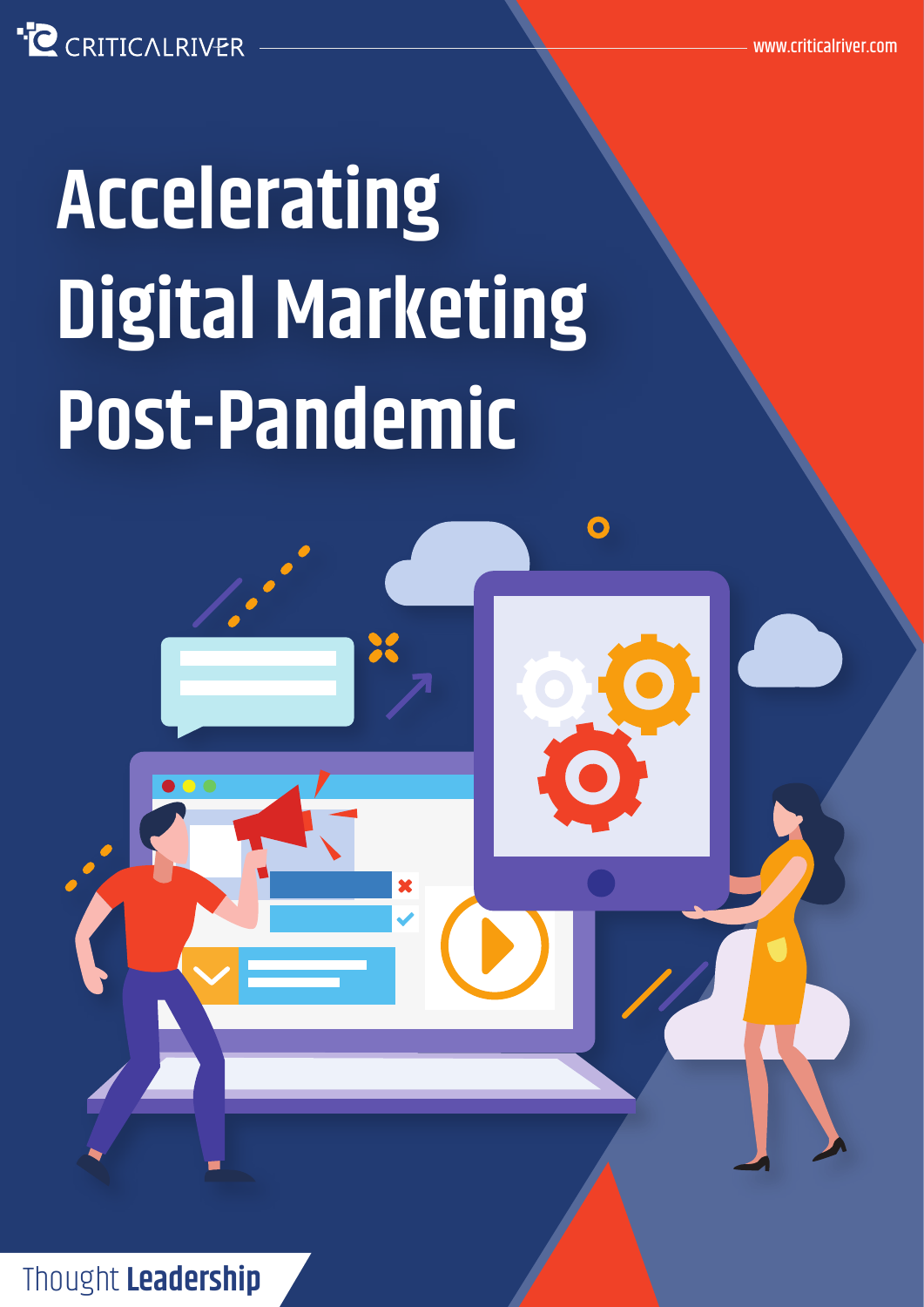As the world fights with COVID-19, it is crucial to consider what the post-COVID world will spell for experts in the digital marketing sphere. The pandemic has expedited the pace at which we are "going digital" and has given new strength to many online businesses. Never have consumers been so dependent on online stores to get through the day. It means that we want to make decisions that use this increased dependence on technology to our benefit as digital marketers.

COVID\_19 has brought about economic disturbance and financial turmoil for enterprises worldwide. As a result, organizations desperately need ways to bring their business back on their path. Among the many ways to warrant this, digital marketing plans have come into the list of top ideas.

During the pandemic, a broad range of companies has worked to expand their online presence. Both brick and mortar places and online stores have done everything possible to do more business.

One image that demonstrates that the marketing world is shifting from offline to online during the pandemic is that of vacant billboards. From Tokyo to Toronto, outside advertising canvases that were once in great demand are blank as marketers spill all their resources into online channels. And in most enterprises, it is expected to remain that way.

## Here are various segments in which digital marketing will play a crucial role post-pandemic:

#### A Surge in Social Media Presence

A significant social media presence has always been crucial for brands to interact, meet consumer demands, and develop faith. In the wake of the crisis, more and more companies are going online. Instagram highlighted brands' need to engage with their clients quickly and designed AR Filters. This exciting feature goes a long way when it comes to brand recall.

#### Keeping it Organic

Before the pandemic, even if brands had an organic marketing strategy, their focus was on paid advertising because it guaranteed fast outcomes. However, with the lockdown, paid advertising came to a crushing pause. With brand visibility going downhill, brands began to understand the value of having an organic strategy in place. SEO and content marketing surged to limelight and will play a valuable role once the lockdown concludes.

#### Soaring Influencers

The rise in the average time spent online brought a constant rise in the number of influencers on the internet. The 'Dalgona' coffee is a viral trend that went as viral as the coronavirus! Memes about working from home, bingo, cereal pancakes, banana bread are some of the trends that went viral and how! Influencers play a crucial role in delivering these trends.

### Reporting

This module is accountable for creating custom reports, like a patient's adherence to the medication plan, campaign Return On Investment, and referral patients' dashboard.